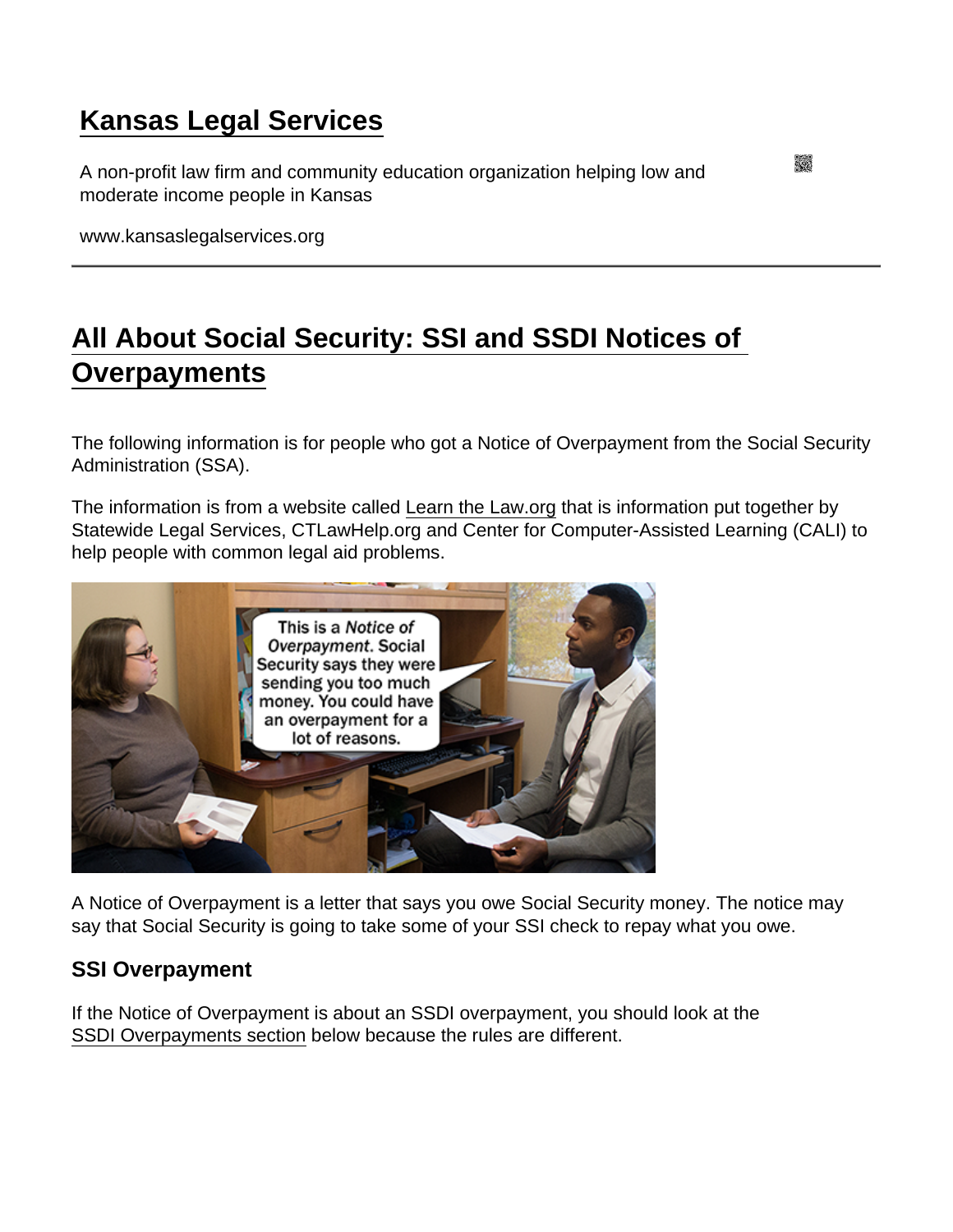This page tells you what to do if you get SSI, Social Security sent you a Notice of Overpayment, and

- you think something on the Notice of Overpayment is wrong, or
- you can't afford to pay back the money.

It is very important that you do NOT ignore the notices. If you think there is a mistake, contact Social Security and ask for an appeal form right away.

### Steps you'll need to take

The following links will answer common questions you may have about what to do if you get a notice. The links will take you to another website that will answer your question.

[What can cause an overpayment?](https://www.learnthelaw.org/classroom/2167/144)

[Social Security says I have unreported income. What does that mean?](https://www.learnthelaw.org/classroom/2167/151)

[What can I do if there is an overpayment?](https://www.learnthelaw.org/classroom/2167/145)

[What if I got a termination notice?](https://www.learnthelaw.org/classroom/2167/152)

[How to ask for reconsideration](https://www.learnthelaw.org/classroom/2167/146)

[If your request for reconsideration is denied](https://www.learnthelaw.org/classroom/2167/147)

[How to ask for a waiver](https://www.learnthelaw.org/classroom/2167/148)

[If your waiver request is denied](https://www.learnthelaw.org/classroom/2167/149)

[If you are denied both reconsideration and a waiver](https://www.learnthelaw.org/classroom/2167/150)

#### SSDI Overpayment

If the Notice of Overpayment is about a Supplemental Security Income (SSI) overpayment, you should look at the [SSI Overpayment section](http://www.kansaslegalservices.org/node/2058/all-about-social-security-ssi-and-ssdi-notices-overpayments#simple-toc-1) above because the rules are different.

The following links will answer common questions you may have about what to do if you get a notice. The links will take you to another website that will answer your question.

This information tells you what to do if you get SSDI and Social Security sent you a Notice of Overpayment and

- you don't agree with something in the Notice of Overpayment, or
- you can't afford to pay back the money.